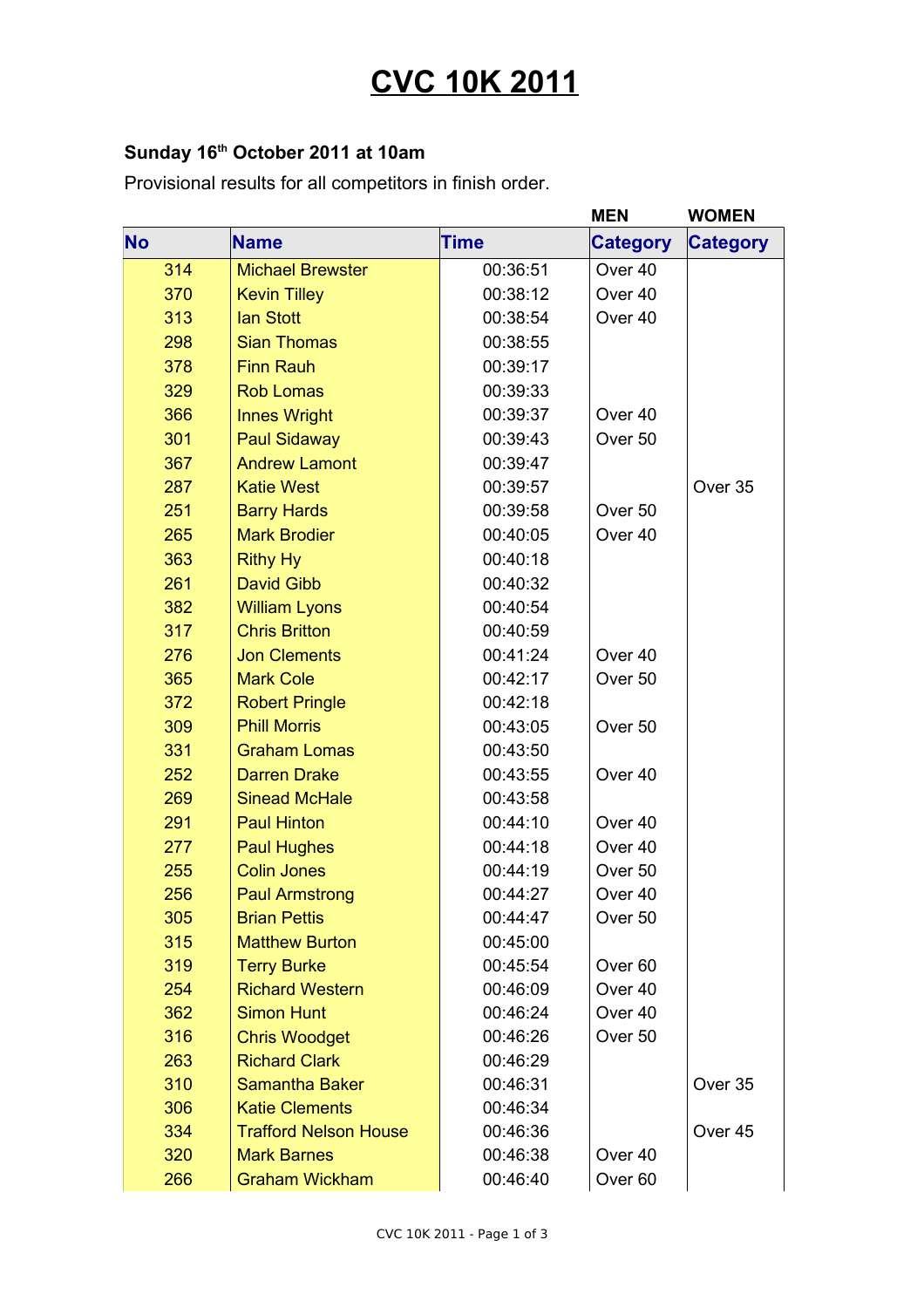| 323 | <b>Nicholas Willetts</b>       | 00:47:03 | Over 40            |                    |
|-----|--------------------------------|----------|--------------------|--------------------|
| 262 | <b>Michael Gibb</b>            | 00:47:05 | Over 40            |                    |
| 295 | <b>Andrew Bailey</b>           | 00:47:15 |                    |                    |
| 324 | <b>Stuart Verson</b>           | 00:47:43 | Over 40            |                    |
| 328 | <b>Steve Lomas</b>             | 00:47:46 | Over <sub>60</sub> |                    |
| 284 | <b>Karl Burton</b>             | 00:47:49 | Over 40            |                    |
| 377 | <b>Martin Brown</b>            | 00:47:58 | Over 50            |                    |
| 322 | <b>Luke Grossmith</b>          | 00:48:38 |                    |                    |
| 322 | Samantha Bryan                 | 00:48:38 |                    | Over <sub>45</sub> |
| 327 | <b>Simon Williams</b>          | 00:48:59 | Over 40            |                    |
| 260 | <b>Maureen Emmett</b>          | 00:49:21 |                    | Over 45            |
| 308 | <b>Joanne McClean</b>          | 00:49:33 |                    | Over 35            |
| 307 | <b>Andrew Clinton</b>          | 00:49:44 |                    |                    |
| 267 | <b>Tiffany Langer Hawke</b>    | 00:49:51 |                    |                    |
| 333 | <b>Bede Grossmith</b>          | 00:49:58 | Over <sub>50</sub> |                    |
| 258 | <b>Mark Saye</b>               | 00:49:59 | Over 40            |                    |
| 292 | <b>Timothy Kerley</b>          | 00:50:04 |                    |                    |
| 304 | <b>Janet Cheesman</b>          | 00:50:37 |                    | Over 45            |
| 283 | <b>Caronne Hughes</b>          | 00:50:47 |                    | Over 35            |
| 297 | <b>Paul Brady</b>              | 00:50:51 | Over 40            |                    |
| 379 | <b>Mark Pettit</b>             | 00:50:58 | Over <sub>50</sub> |                    |
| 379 | <b>Suni Rauh</b>               | 00:50:58 |                    | Over 45            |
| 300 | <b>Charlottte Marjoribanks</b> | 00:50:59 |                    |                    |
| 380 | <b>Paul Marsden</b>            | 00:51:04 | Over 40            |                    |
| 368 | <b>James Moriarty</b>          | 00:51:05 |                    |                    |
| 330 | <b>Peter Rattur</b>            | 00:51:15 | Over 50            |                    |
| 253 | <b>Nick Wharmby</b>            | 00:52:02 | Over 40            |                    |
| 303 | <b>Maria Sulman</b>            | 00:52:07 |                    | Over 35            |
| 268 | <b>Steve Riche Webber</b>      | 00:52:12 |                    |                    |
| 321 | <b>Richard Williams</b>        | 00:52:21 | Over 40            |                    |
| 369 | <b>Richard Greenwood</b>       | 00:52:23 | Over 40            |                    |
| 325 | <b>Selim Auckburally</b>       | 00:52:32 | Over 40            |                    |
| 318 | <b>Amy Peake</b>               | 00:52:54 |                    | Over 35            |
| 326 | <b>Robin Rixon</b>             | 00:52:55 |                    |                    |
| 275 | <b>Sue Clements</b>            | 00:52:58 |                    | Over 35            |
| 259 | <b>Chris Beck</b>              | 00:53:43 | Over <sub>70</sub> |                    |
| 361 | <b>Ben Thornton</b>            | 00:53:49 |                    |                    |
| 285 | <b>Paul Cadge</b>              | 00:54:32 | Over 50            |                    |
| 296 | <b>Colin Ireland</b>           | 00:54:52 |                    |                    |
| 302 | <b>Mike Trwobridge</b>         | 00:55:19 | Over 70            |                    |
| 312 | <b>Karen Marsh</b>             | 00:56:01 |                    | Over 45            |
| 371 | <b>Neil Alford</b>             | 00:56:49 | Over 40            |                    |
| 278 | <b>Karen Marriott</b>          | 00:56:50 |                    | Over 35            |
| 374 | <b>Martin Wilson</b>           | 00:57:54 | Over 40            |                    |
| 381 | <b>Alice Hychs</b>             | 00:58:16 |                    | Over 45            |
| 264 | <b>Natalie Jackson</b>         | 00:58:16 |                    | Over 45            |
| 289 | <b>Clare Bartlett</b>          | 00:58:35 |                    | Over 35            |
| 293 | <b>Noel McCann</b>             | 00:58:42 | Over 50            |                    |